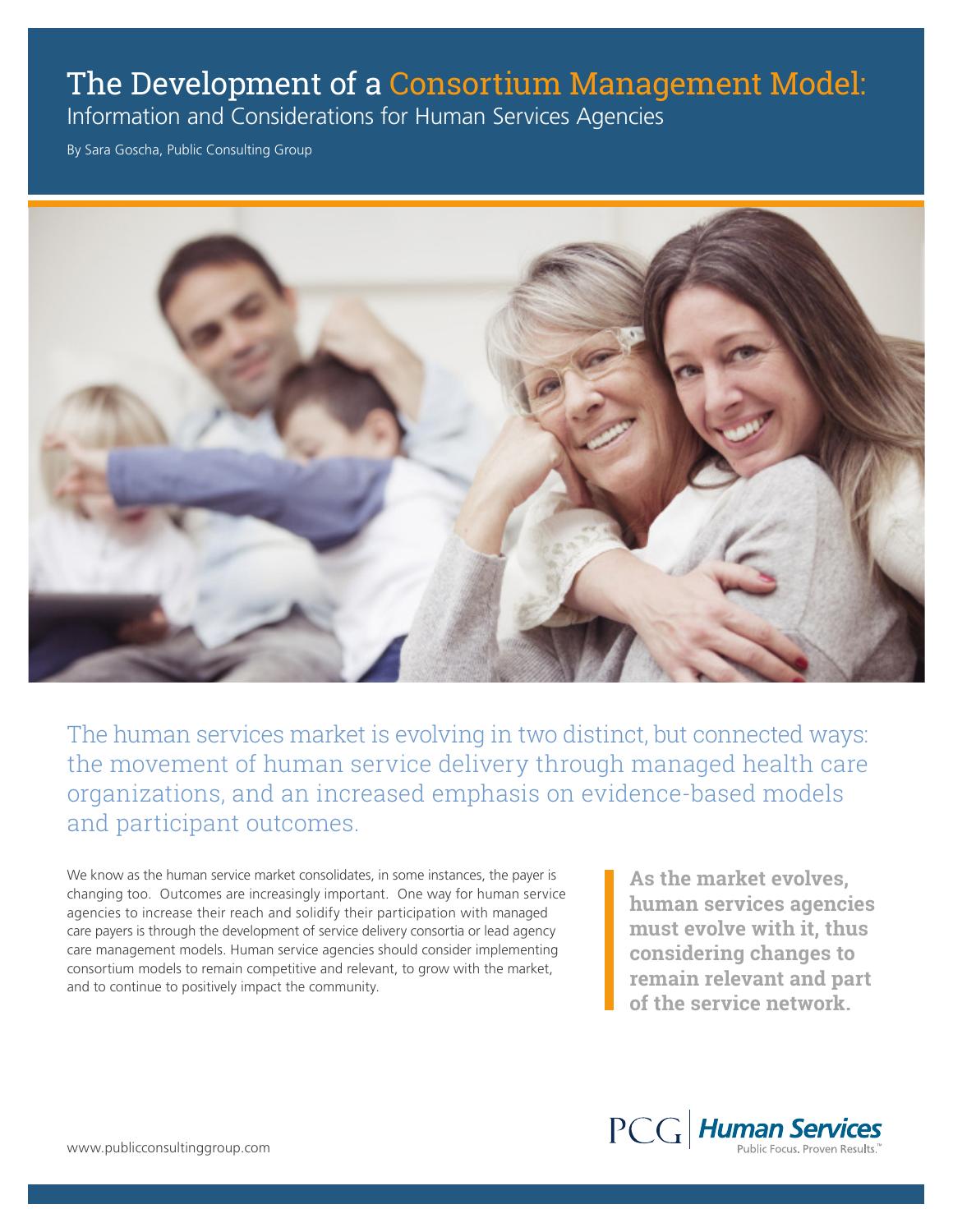## Care Management Models

Determining the best way to deliver services requires careful consideration from both the payer and the community-based agencies. The two most prominent care management models employed by human services agencies – lead agency and consortium models – seem similar during the implementation phase but significant differences exist between the two. Therefore, agencies must answer important questions to identify the best model for their service delivery.

| <b>Considerations</b>                            | <b>Lead Agency</b>                                                       | <b>Consortia</b>                                                                                                                                                                                                                                                                                                                        |
|--------------------------------------------------|--------------------------------------------------------------------------|-----------------------------------------------------------------------------------------------------------------------------------------------------------------------------------------------------------------------------------------------------------------------------------------------------------------------------------------|
| Who is responsible for coordinating<br>services? | A single agency coordinates all services<br>for individuals or families. | A network of community-based agencies,<br>including both public and private agencies, work<br>together to coordinate and deliver services to the<br>identified individuals. Multiple partners contribute<br>to the management entity of the consortium<br>and share accountability for managing care and<br>achieving desired outcomes. |
| Who provides direct services<br>to individuals?  | The lead agencies and/or subcontrac-<br>tors provide direct services.    | The providers within the consortium<br>network provide an array of services<br>across the continuum of care                                                                                                                                                                                                                             |
| Who bears the risk?                              | A single lead agency bears the risk.                                     | The risk is pooled and then shared among the<br>consortium partners.                                                                                                                                                                                                                                                                    |

### **Comparing Models: Lead Agency or Consortium of Network Providers**

## We want to develop a consortium…Now What?

### **Key Considerations and Questions:**

Both the payer and the community-based agencies providing the service array should give consideration to, and have in depth planning sessions regarding, the development of a consortium model. The considerations and questions should be weighed carefully prior to embarking on the endeavor to change the service delivery model by implementing a new structure.



### **Strategic Planning**

How should consortium members begin the planning process? What considerations must be addressed in the plan? Developing a strategic plan and leveraging facilitated decision making meetings are integral to determining how to operationalize this new way of delivering services. It is important for the consortium members to have a solid plan in place detailing how they anticipate changing the service delivery model, and how that model will enhance the quality of services. The plan should also address how cost shifts will occur as the service delivery model changes. Consortiums, as a group of community-based agencies, can often braid funding to present a cost effective plan for the payer to consider.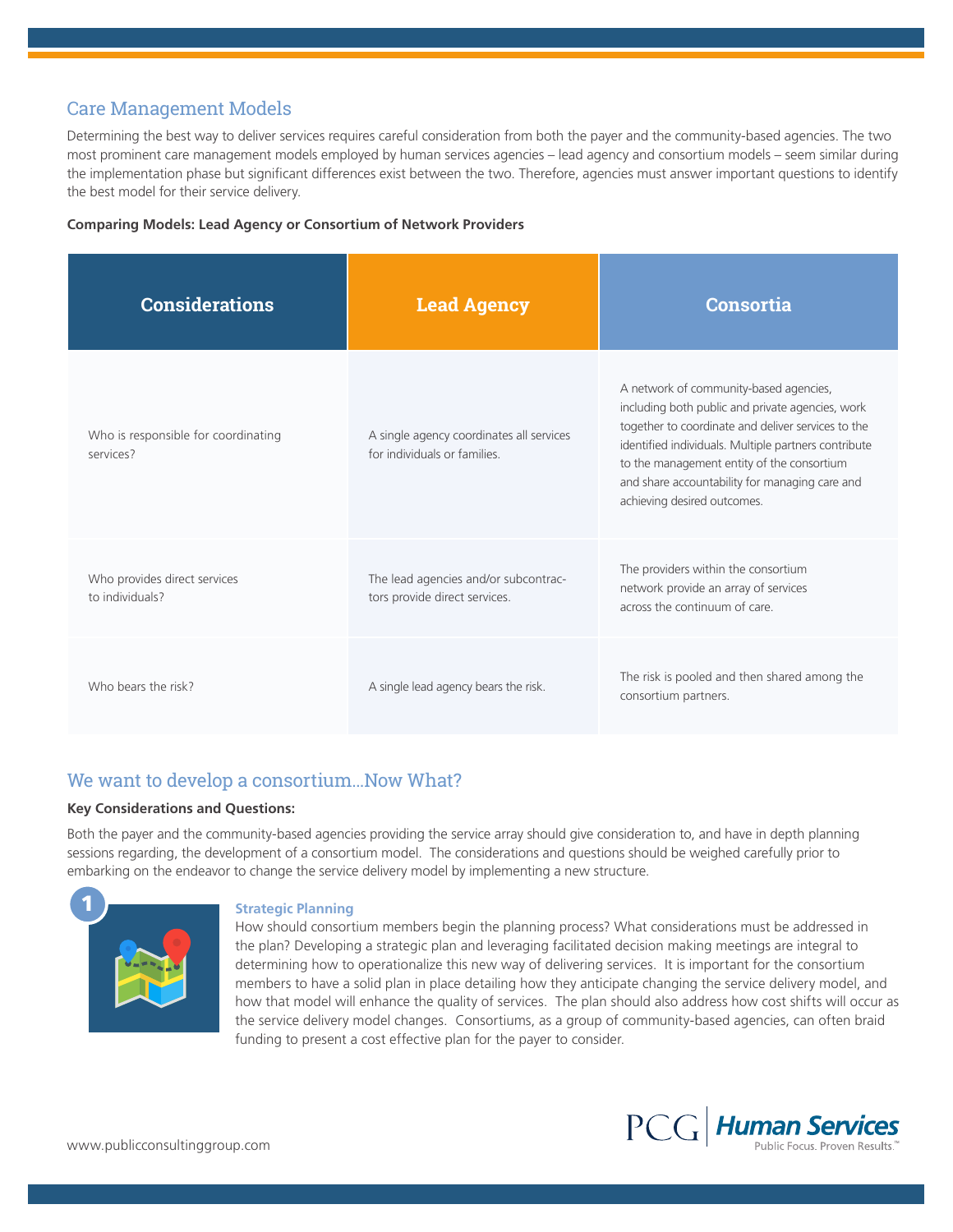

### **Governance**

What will the consortium governance structure be? The governance structure is a piece of the consortium model that, in theory, seems straight forward; however, when determining the governance structure, there are many considerations involved. For example, is the consortium going to be a separate non-profit entity? If so, who will be the members of the board making decisions regarding the consortium, what is the process for making key decisions regarding the consortium, and is there an opt out clause for any of the community-based agencies? These questions and others must be fully vetted prior to introducing a plan to a payer.

| d. |  |
|----|--|
|    |  |

### **Contracting**

How will the consortium contract with its members, and other community-based agencies outside the consortium? The methods by which the consortium contracts with its own members, and possibly other outside agencies, is an undertaking that cannot be overlooked. This process includes setting rates and understanding the funding sources to use to pay for specific contracts. Each state has unique laws and regulations that must be followed in the contracting process. Also, if the consortium is receiving any federal dollars as part of the project, those dollars must be accounted for and tracked according to the specific requirements set forward by the federal regulations.



#### **Technology and Infrastructure**

What technology is needed to support the consortium model? For example, how will referrals be received by the consortium and then sent to the consortium members? Also, how will outcome data be tracked and sent back to the payer; how will the financial data be tracked; and how will reports be generated to be sent to the payer? Technology is a large part of the equation when developing a consortium model. Determining which data system will be used, and whether it is a data system already in existence through a consortium partner, or whether a new system is needed, will largely drive the cost of developing a consortium model.



### **Payment**

How will the consortium and community-based agencies be reimbursed? Specific questions relevant to this issue include: how will the consortium make payments to the community-based agencies and what does the process entail; will payments be made using a case rate or through fee for service? The payment structure often carries some risk in an outcome based contract. Therefore, the consortium and its members must be able to determine how much risk they are willing to take, and how they will develop measures for cost containment using the new model.



#### **Winning the Work**

Will the payer release a request for proposal for this work, or will this be a sole source? The payer and the community-based organizations should be knowledgeable about the state laws and regulations regarding how contracting is allowed in each state. Some states permit sole sourcing to community-based agencies and consortiums for specific projects for specific dollar amounts. If a request for proposal is released, the consortium members may be required to work within a specific timeframe to answer questions about how they intend to carry out the service model.